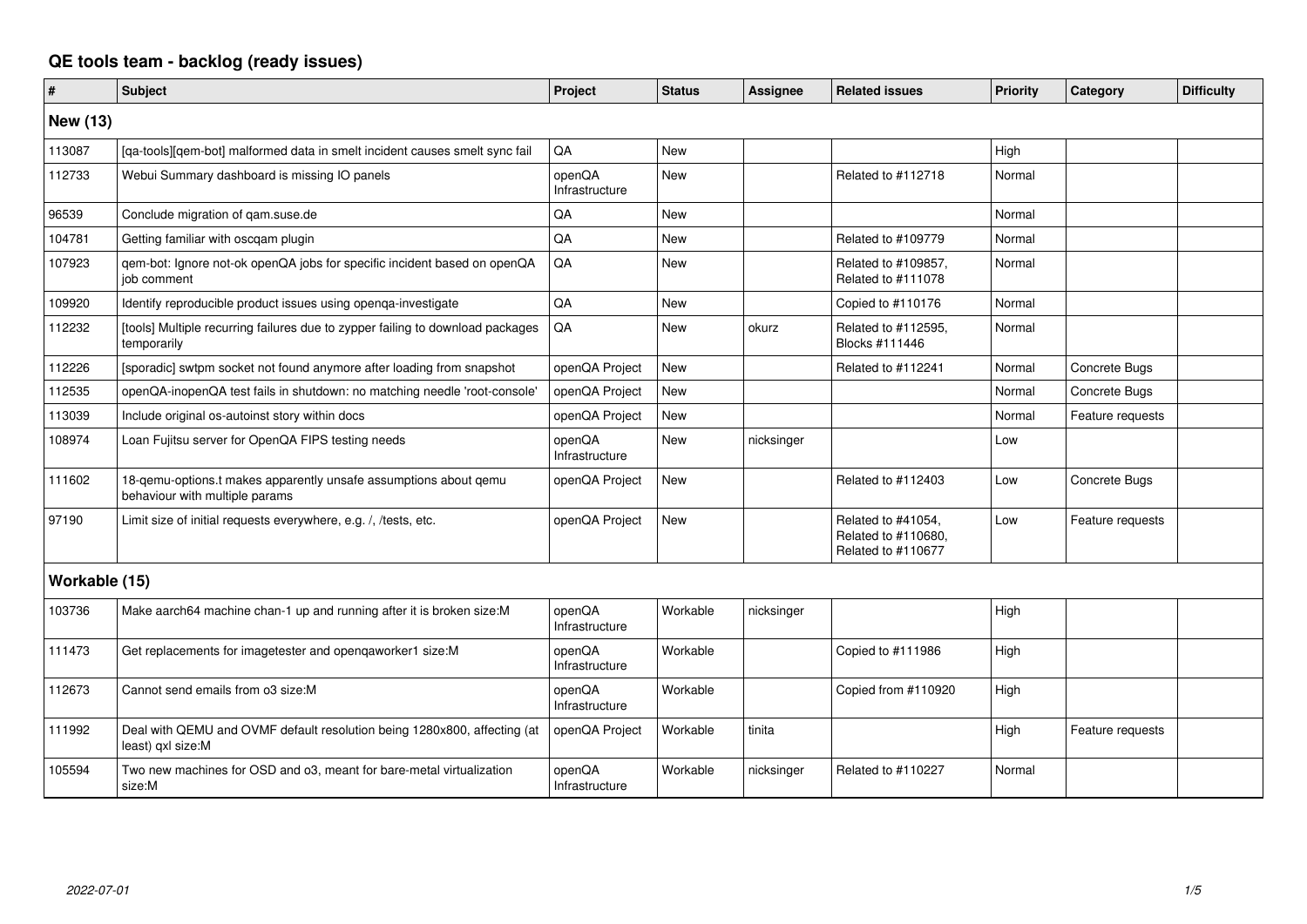| #               | Subject                                                                                                                                                                                           | Project                  | <b>Status</b> | <b>Assignee</b> | <b>Related issues</b>                                                                                                                                                              | <b>Priority</b> | Category         | <b>Difficulty</b> |
|-----------------|---------------------------------------------------------------------------------------------------------------------------------------------------------------------------------------------------|--------------------------|---------------|-----------------|------------------------------------------------------------------------------------------------------------------------------------------------------------------------------------|-----------------|------------------|-------------------|
| 95783           | Provide support for multi-machine scenarios handled by openqa-investigate<br>size:M                                                                                                               | openQA Project           | Workable      | mkittler        | Related to #103425,<br>Related to #71809,<br>Related to #69976,<br>Related to #107014,<br>Related to #110518,<br>Related to #110530,<br>Related to #110176,<br>Copied from #81859  | Normal          | Feature requests |                   |
| 111066          | Document suggested workflows for multiple teams reviewing openQA test<br>results size:M                                                                                                           | openQA Project           | Workable      |                 |                                                                                                                                                                                    | Normal          | Feature requests |                   |
| 109746          | Improve QA related server room management, consistent naming and<br>tagging size:M                                                                                                                | openQA<br>Infrastructure | Workable      |                 | Copied from #102650,<br>Copied to #110521                                                                                                                                          | Low             |                  |                   |
| 109112          | Improve os-autoinst sshXtermVt.pm connection error handling (was: "Test<br>died: Error connecting to <root@redcurrant-4.qa.suse.de>: No route to host")<br/>size:M</root@redcurrant-4.qa.suse.de> | openQA<br>Infrastructure | Workable      |                 | Related to #98832, Has<br>duplicate #109719                                                                                                                                        | Low             |                  |                   |
| 111338          | Open source https://gitlab.suse.de/qa-maintenance/mtui size:M                                                                                                                                     | QA                       | Workable      |                 | Copied to #111341                                                                                                                                                                  | Low             |                  |                   |
| 107941          | [sporadic] openQA Fullstack test t/full-stack.t can still fail with "udevadm" log<br>message size:M                                                                                               | openQA Project           | Workable      |                 |                                                                                                                                                                                    | Low             | Concrete Bugs    |                   |
| 81899           | [easy][beginner] Move code from isotovideo to a module size:M                                                                                                                                     | openQA Project           | Workable      | okurz           | Related to #108530                                                                                                                                                                 | Low             | Feature requests |                   |
| 99663           | Use more perl signatures - os-autoinst size:M                                                                                                                                                     | openQA Project           | Workable      | okurz           | Related to #102146,<br>Related to #104986,<br>Related to #104520,<br>Related to #106654,<br>Related to #108323,<br>Related to #110983,<br>Related to #112319,<br>Copied to #100967 | Low             | Feature requests |                   |
| 100967          | Use more perl signatures - openQA size:M                                                                                                                                                          | openQA Project           | Workable      | okurz           | Copied from #99663,<br>Copied to #105127                                                                                                                                           | Low             | Feature requests |                   |
| 106056          | [virtualization][tools] Improve retry behaviour and connection error handling<br>in backend::ipmi (was: "Fail to connect openqaipmi5-sp.qa.suse.de on our<br>osd environment") size:M             | openQA Project           | Workable      |                 | Related to #102650                                                                                                                                                                 | Low             | Feature requests |                   |
| In Progress (2) |                                                                                                                                                                                                   |                          |               |                 |                                                                                                                                                                                    |                 |                  |                   |
| 107032          | [timeboxed:20h] [spike] Create integration test of os-autoinst's VNC module<br>with VMWare's VNC-over-websockets size:S                                                                           | openQA Project           | In Progress   | mkittler        |                                                                                                                                                                                    | High            | Feature requests |                   |
| 111341          | Open source https://gitlab.suse.de/qa-maintenance/qam-oscplugin/ size:M                                                                                                                           | $\mathsf{QA}$            | In Progress   | osukup          | Copied from #111338                                                                                                                                                                | Normal          |                  |                   |
| Blocked (34)    |                                                                                                                                                                                                   |                          |               |                 |                                                                                                                                                                                    |                 |                  |                   |
| 97862           | More openQA worker hardware for OSD size:M                                                                                                                                                        | openQA<br>Infrastructure | Blocked       | okurz           | Copied from #97043,<br>Copied to #104970                                                                                                                                           | High            |                  |                   |
| 110545          | Investigate and fix higher instability of openqaworker-arm-4/5 vs. arm-1/2/3 -<br>further things to try size:M                                                                                    | openQA<br>Infrastructure | Blocked       | okurz           | Copied to #111578                                                                                                                                                                  | High            |                  |                   |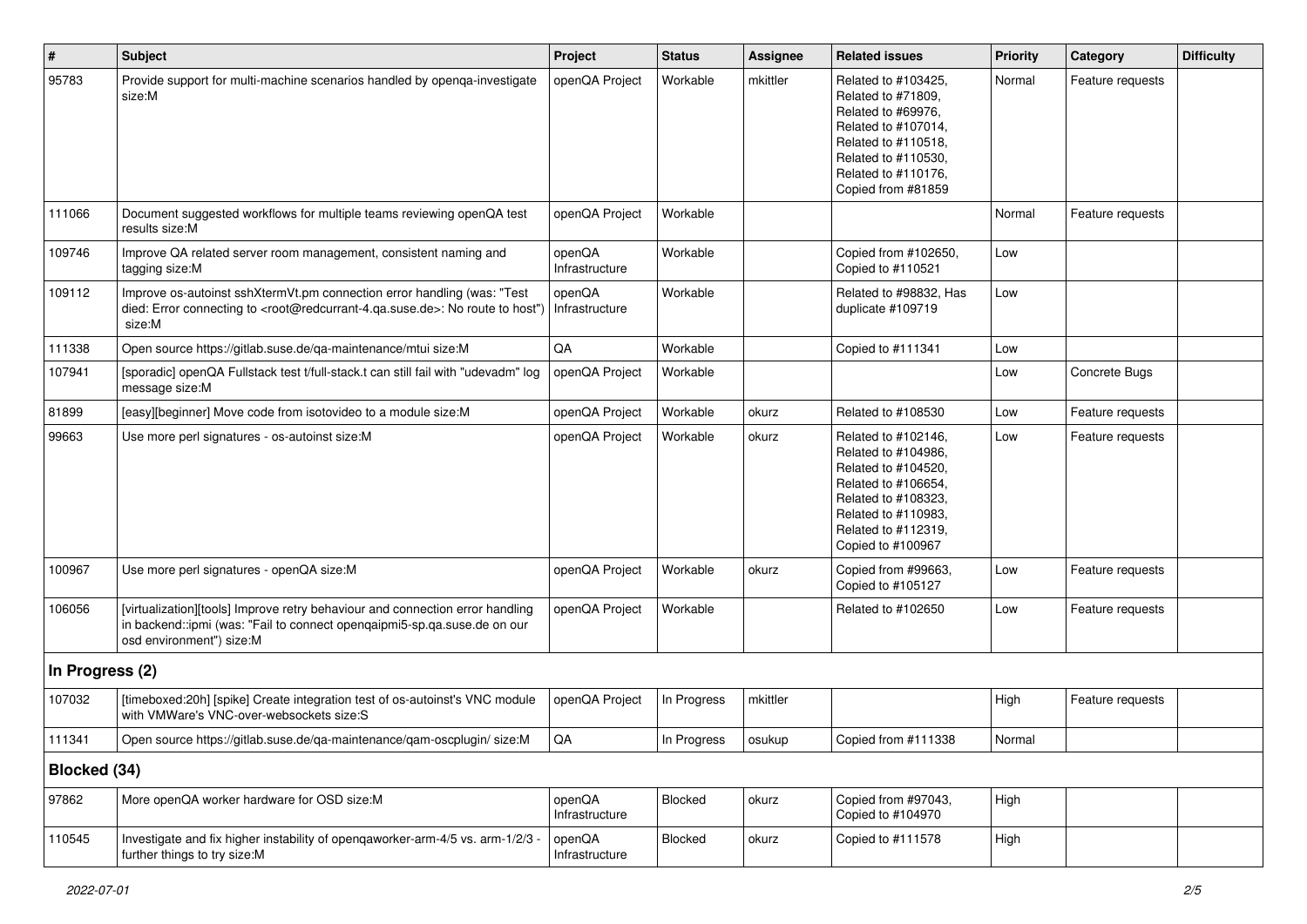| #      | <b>Subject</b>                                                                                                                                                                                                            | Project                  | <b>Status</b>  | <b>Assignee</b> | <b>Related issues</b>                                                                                                                                    | <b>Priority</b> | Category         | <b>Difficulty</b> |
|--------|---------------------------------------------------------------------------------------------------------------------------------------------------------------------------------------------------------------------------|--------------------------|----------------|-----------------|----------------------------------------------------------------------------------------------------------------------------------------------------------|-----------------|------------------|-------------------|
| 110920 | Emails from o3 are rejected by mx2.suse.de for certain sender/recipients<br>size:S                                                                                                                                        | openQA<br>Infrastructure | Blocked        | okurz           | Copied from #110629,<br>Copied to #112673                                                                                                                | High            |                  |                   |
| 101048 | [epic] Investigate and fix higher instability of opengaworker-arm-4/5 vs.<br>$arm-1/2/3$                                                                                                                                  | openQA Project           | Blocked        | mkittler        | Related to #101030                                                                                                                                       | High            | Concrete Bugs    |                   |
| 109668 | [saga][epic] Stable and updated non-gemu backends for SLE validation                                                                                                                                                      | openQA Project           | Blocked        | okurz           | Related to #37339                                                                                                                                        | High            | Feature requests |                   |
| 80142  | [saga][epic] Scale out: Redundant/load-balancing deployments of openQA,<br>easy containers, containers on kubernetes                                                                                                      | openQA Project           | Blocked        | okurz           | Related to #80466.<br>Related to #92893,<br>Related to #110497                                                                                           | High            | Feature requests |                   |
| 100688 | [epic][virtualization][3rd party hypervisor] Add svirt backend compatibility for<br>vmware 7.0                                                                                                                            | openQA Project           | <b>Blocked</b> | okurz           |                                                                                                                                                          | High            | Feature requests |                   |
| 91646  | [saga][epic] SUSE Maintenance QA workflows with fully automated testing,<br>approval and release                                                                                                                          | QA                       | Blocked        | okurz           | Copied to #99303                                                                                                                                         | Normal          |                  |                   |
| 94105  | [epic] Use feedback from openga-investigate to automatically inform on<br>github pull requests, open tickets, weed out automatically failed tests                                                                         | QA                       | Blocked        | okurz           | Related to #91773,<br>Related to #107014                                                                                                                 | Normal          |                  |                   |
| 110884 | [epic] Properly maintained open source mtui+oscqam                                                                                                                                                                        | QA                       | Blocked        | okurz           |                                                                                                                                                          | Normal          |                  |                   |
| 111347 | [saga][epic] Properly maintained Maintenance QA tooling                                                                                                                                                                   | QA                       | Blocked        | okurz           | Copied from #99303                                                                                                                                       | Normal          |                  |                   |
| 112367 | [tools] python-paramiko on Leap/SLE throws exception with ed25519 key<br>size:M                                                                                                                                           | QA                       | Blocked        | jbaier_cz       |                                                                                                                                                          | Normal          |                  |                   |
| 109656 | [epic] Stable non-gemu backends                                                                                                                                                                                           | openQA Project           | Blocked        | okurz           | Related to #99345                                                                                                                                        | Normal          | Feature requests |                   |
| 80150  | [epic] Scale out openQA: Easier openQA setup                                                                                                                                                                              | openQA Project           | Blocked        | okurz           |                                                                                                                                                          | Normal          | Feature requests |                   |
| 91914  | [epic] Make reviewing openQA results per squad easier                                                                                                                                                                     | openQA Project           | Blocked        | okurz           | Related to #52655,<br>Related to #93710, Copied<br>from #91467, Copied to<br>#99306                                                                      | Normal          | Feature requests |                   |
| 92854  | [epic] limit overload of openQA webUI by heavy requests                                                                                                                                                                   | openQA Project           | Blocked        | okurz           | Copied from #92770                                                                                                                                       | Normal          | Feature requests |                   |
| 96263  | [epic] Exclude certain Minion tasks from "Too many Minion job failures alert"<br>alert                                                                                                                                    | openQA Project           | Blocked        | okurz           | Related to #96197,<br>Related to #98499.<br>Related to #70768                                                                                            | Normal          | Feature requests |                   |
| 98472  | [epic] Scale out: Disaster recovery deployments of existing openQA<br>infrastructures                                                                                                                                     | openQA Project           | Blocked        | okurz           |                                                                                                                                                          | Normal          | Feature requests |                   |
| 99831  | [epic] Better handle minion tasks failing with "Job terminated unexpectedly"                                                                                                                                              | openQA Project           | <b>Blocked</b> | mkittler        |                                                                                                                                                          | Normal          | Feature requests |                   |
| 103962 | [saga][epic] Easy multi-machine handling: MM-tests as first-class citizens                                                                                                                                                | openQA Project           | Blocked        | mkittler        | Copied to #112862                                                                                                                                        | Normal          | Feature requests |                   |
| 103971 | [epic] Easy *re*-triggering and cloning of multi-machine tests                                                                                                                                                            | openQA Project   Blocked |                | mkittler        | Related to #66071                                                                                                                                        | Normal          | Feature requests |                   |
| 106922 | [epic][sporadic] openga_from_git fails in dashboard due to<br>ensure_unlocked_desktop not expecting password entry screen in case of<br>locked desktop auto_review:"match=desktop-runner,screenlock timed<br>out.*":retry | openQA Project           | Blocked        | okurz           | Related to #103122,<br>Related to #92092,<br>Related to #44441,<br>Related to #46589,<br>Related to #64078, Copied<br>from #106919, Copied to<br>#108527 | Normal          | Feature requests |                   |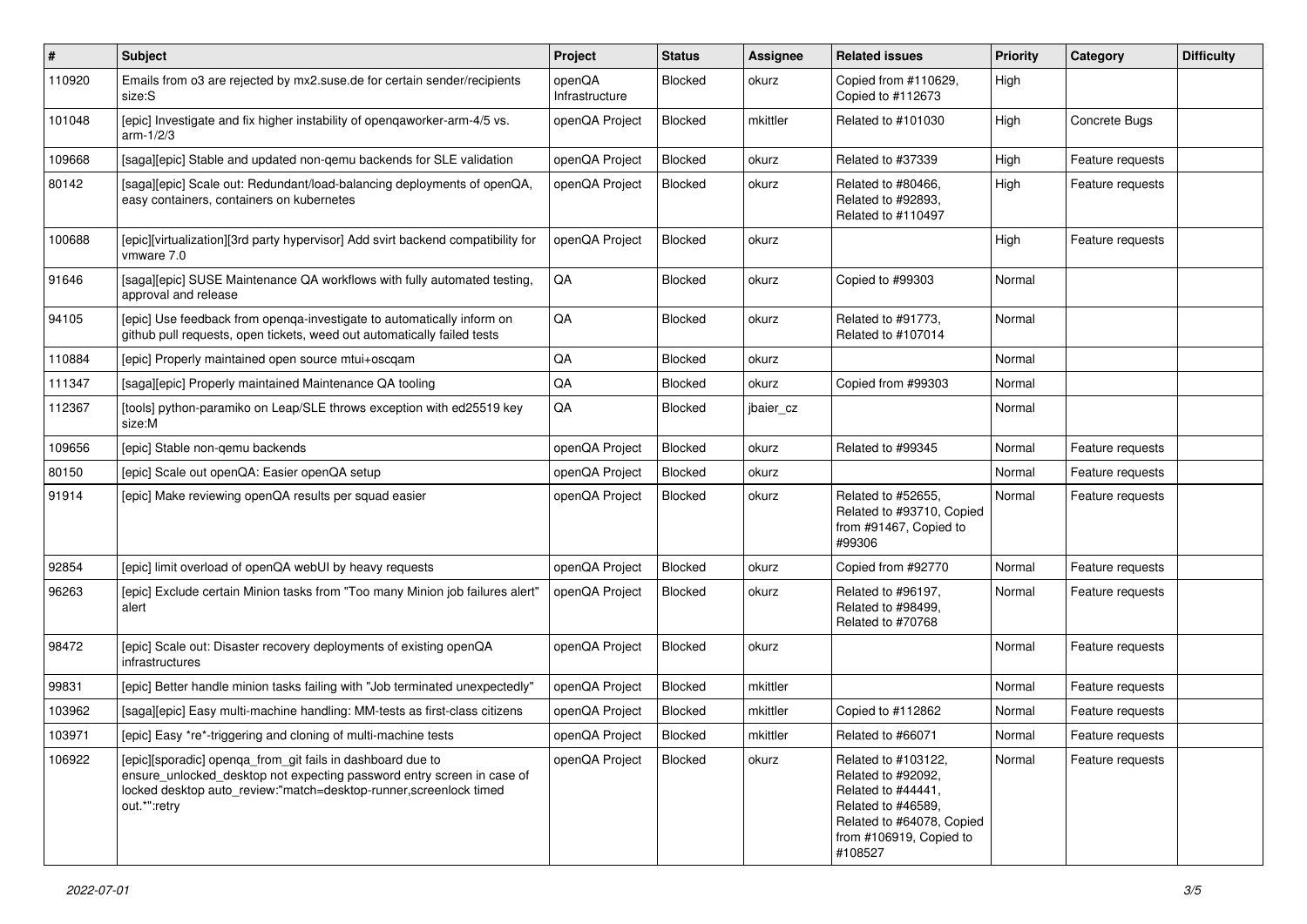| #             | Subject                                                                                                                                                                                                                     | Project                  | <b>Status</b> | <b>Assignee</b> | <b>Related issues</b>                                             | Priority | Category                  | <b>Difficulty</b> |
|---------------|-----------------------------------------------------------------------------------------------------------------------------------------------------------------------------------------------------------------------------|--------------------------|---------------|-----------------|-------------------------------------------------------------------|----------|---------------------------|-------------------|
| 108530        | os-autoinst plugins: x11_start_program from os-autoinst-distri-openQA<br>dynamically loaded from another git repo size:M                                                                                                    | openQA Project           | Blocked       | cdywan          | Related to #81899                                                 | Normal   | Feature requests          |                   |
| 108527        | [epic] os-autoinst plugins (or wheels or leaves or scrolls) for scalable code<br>reuse of helper functions and segmented test distributions                                                                                 | openQA Project           | Blocked       | okurz           | Copied from #106922                                               | Normal   | Feature requests          |                   |
| 109846        | [epic] Ensure all our database tables accomodate enough data, e.g. bigint for<br>id's                                                                                                                                       | openQA Project           | Blocked       | okurz           | Copied from #109836                                               | Normal   | Feature requests          |                   |
| 111860        | [epic] Upgrade all our infrastructure, e.g. o3+osd workers+webui and<br>production workloads, to openSUSE Leap 15.4                                                                                                         | openQA Project           | Blocked       | okurz           | Copied from #99183                                                | Normal   | Organisational            |                   |
| 111578        | Recover opengaworker-arm-4/5 after "bricking" in #110545                                                                                                                                                                    | openQA<br>Infrastructure | Blocked       | nicksinger      | Copied from #110545                                               | Low      |                           |                   |
| 111446        | openQA-in-openQA tests fail due to corrupted downloaded rpm<br>auto_review:"Test died: command '.*zypper -n in<br>os-autoinst-distri-opensuse-deps' failed at<br>openqa//tests/install/test_distribution.pm line 1.*":retry | QA                       | Blocked       | okurz           | Blocked by #112232                                                | Low      |                           |                   |
| 98952         | [epic] t/full-stack.t sporadically fails "clickElement: element not interactable"<br>and other errors                                                                                                                       | openQA Project           | Blocked       | mkittler        | Related to #101734                                                | Low      | Concrete Bugs             |                   |
| 99660         | [epic] Use more perl signatures in our perl projects                                                                                                                                                                        | openQA Project           | Blocked       | okurz           |                                                                   | Low      | Feature requests          |                   |
| 109740        | [epic] Stable os-autoinst unit tests with good coverage                                                                                                                                                                     | openQA Project           | Blocked       | okurz           | Related to #109620                                                | Low      | Feature requests          |                   |
| 81060         | [epic] openQA web UI in kubernetes                                                                                                                                                                                          | openQA Project           | Blocked       | okurz           | Related to #76978                                                 | Low      | Feature requests          |                   |
| 109659        | [epic] More remote workers                                                                                                                                                                                                  | openQA Project           | Blocked       | okurz           |                                                                   | Low      | Feature requests          |                   |
| 99579         | [epic][retro] Follow-up to "Published QCOW images appear to be<br>uncompressed"                                                                                                                                             | openQA Project           | Blocked       | okurz           | Related to #96557, Copied<br>from #99246                          | Low      | Organisational            |                   |
| Feedback (14) |                                                                                                                                                                                                                             |                          |               |                 |                                                                   |          |                           |                   |
| 111998        | Make our SLE related tooling work with upcoming changes to build.suse.de<br>(2FA and ssh key based authentication) size:M                                                                                                   | QA                       | Feedback      | mkittler        |                                                                   | High     |                           |                   |
| 112898        | Minion workers alert triggering on and off size:M                                                                                                                                                                           | QA                       | Feedback      | okurz           | Related to #96380                                                 | High     |                           |                   |
| 109737        | [opensuse][sporadic] test fails in chromium due to lost characters when<br>typing in the address bar size:M                                                                                                                 | openQA Tests             | Feedback      | cdywan          | Related to #107632                                                | High     | Bugs in existing<br>tests |                   |
| 112595        | continous deployment installed old version of openQA due to timeout<br>accessing a repo size:M                                                                                                                              | openQA Project           | Feedback      | mkittler        | Related to #112232                                                | High     | Concrete Bugs             |                   |
| 113030        | test distribution directory git revision can be parsed as "UNKNOWN" and<br>openQA investigation fails to show test git log                                                                                                  | openQA Project           | Feedback      | okurz           |                                                                   | High     | Concrete Bugs             |                   |
| 111986        | Ensure uno openganet opensuse org is properly used                                                                                                                                                                          | openQA<br>Infrastructure | Feedback      | okurz           | Copied from #111473                                               | Normal   |                           |                   |
| 112916        | postgresql.conf is invalid after recent salt changes size:M                                                                                                                                                                 | openQA<br>Infrastructure | Feedback      | okurz           | Copied from #112718                                               | Normal   |                           |                   |
| 106759        | Worker xyz has no heartbeat (400 seconds), restarting repeatedly reported<br>on o3 size:M                                                                                                                                   | openQA Project           | Feedback      | cdywan          | Blocked by #110677,<br>Blocked by #110680,<br>Copied from #105828 | Normal   | Concrete Bugs             |                   |